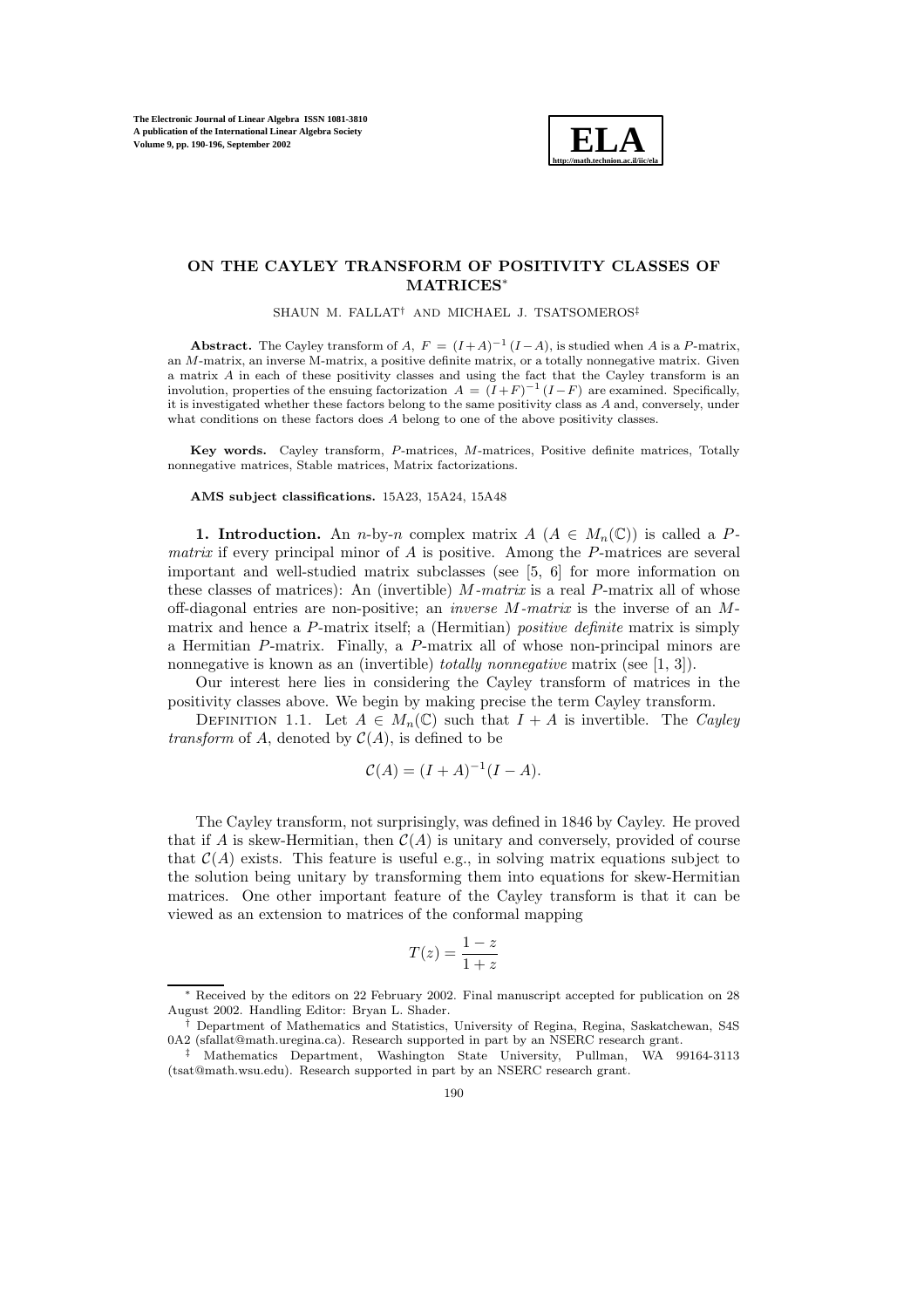**The Electronic Journal of Linear Algebra ISSN 1081-3810 A publication of the International Linear Algebra Society Volume 9, pp. 190-196, September 2002**



S.M. Fallat and M.J. Tsatsomeros 191

from the complex plane into itself. In this regard, Stein  $[9]$  and Taussky  $[10]$  both considered the Cayley transform, for the most part indirectly, when they provided connections between *stable matrices* (i.e., matrices for which  $Re(\lambda) < 0$  for all eigenvalues  $\lambda$ ) and *convergent matrices* (i.e., those matrices A for which  $\lim_{n\to\infty} A^n = 0$ ). In both of these papers the key connection came via Lyapunov's equation,  $AG + GA^* = -I$ , and the Cayley transform. The use of the Cayley transform for stable matrices was made explicit in the paper by Haynes  $[4]$  in 1991. He proved that a matrix B is convergent if and only if there exists a stable matrix A such that  $B = C(-A)$ .

In this paper, given a matrix  $A$  in each of the aforementioned positivity classes, we examine properties of its Cayley transform  $F = \mathcal{C}(A)$ . Specifically, since A can be factored into  $A = (I + F)^{-1}(I - F)$ , we investigate whether the factors  $(I + F)^{-1}$  and  $(I - F)$  belong to same positivity class as A and, conversely, under what conditions on these factors does A belong to one of these positivity classes. Our interest in this topic grew out of work on factorizations of the form  $A = X^{-1}Y$ , where X and Y have certain properties such as diagonal dominance and stability. We obtain results of this type by using the fact that the Cayley transform is an involution and by employing the factorization of  $A$  in terms of its Cayley transform. The analysis for  $P$ -matrices is in section 3 and the other classes are treated in section 4. Section 2 contains some definitions and auxiliary results that are used frequently throughout the paper.

**2. Preliminaries.** For  $A = [a_{ij}] \in M_n(\mathbb{C})$ , we let  $\sigma(A)$  and  $\rho(A)$  denote the spectrum and spectral radius of A, respectively, and for  $\alpha \subseteq \{1, 2, ..., n\}$  we let  $A[\alpha]$ denote the principal submatrix of A lying in rows and columns indexed by α. A Z*matrix* is a matrix all of whose off-diagonal entries are non-positive, and an *essentially nonnegative* matrix is the negative of a Z-matrix.

We continue with two basic lemmas regarding the Cayley transform.

LEMMA 2.1. Let  $A \in M_n(\mathbb{C})$  *such that*  $-1 \notin \sigma(A)$  *and set*  $F = C(A)$ *. Then,* 

$$
A = C(F) = (I + F)^{-1}(I - F).
$$

*Proof.* As  $F = \mathcal{C}(A)$ , we have  $(I + A)F = I - A$  or, equivalently,

$$
A(I+F) = I - F.\t\t(2.1)
$$

Now notice that if  $Fx = -x$ , then  $x = 0$ ; that is,  $-1 \notin \sigma(F)$ . Thus by (2.1) and since  $(I + F)^{-1}$  and  $I + F$  commute (being rational functions of F), it follows that  $A = \mathcal{C}(F)$ .

LEMMA 2.2. *Let*  $A ∈ M_n(\mathbb{C})$  *such that*  $-1 \notin σ(A)$  *and set*  $F = C(A)$ *. Then,* 

$$
I + F = 2(I + A)^{-1}.
$$
\n(2.2)

*If, in addition,* A *is invertible, then*

$$
I - F = 2(I + A^{-1})^{-1}.
$$
\n(2.3)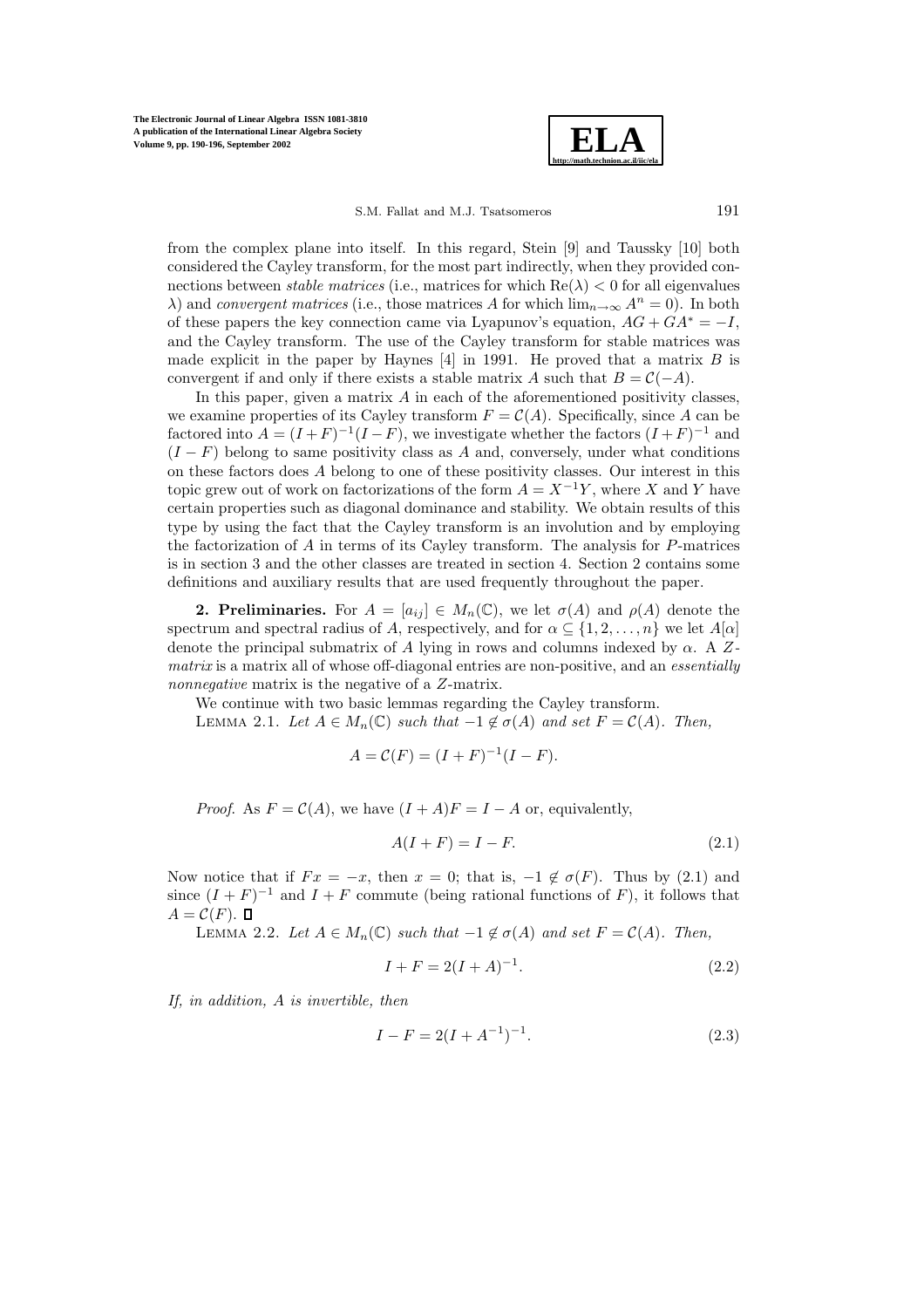**The Electronic Journal of Linear Algebra ISSN 1081-3810 A publication of the International Linear Algebra Society Volume 9, pp. 190-196, September 2002**



192 Cayley Transform and Positivity Classes

*Proof.* As  $F = \mathcal{C}(A)$ , we have

$$
I + F = I + (I + A)^{-1}(I - A) = (I + A)^{-1}(I + A + I - A) = 2(I + A)^{-1}.
$$

Similarly,  $I - F = 2(I + A)^{-1}A$ . So if A is invertible,

$$
I - F = 2(A^{-1}(I + A))^{-1} = 2(I + A^{-1})^{-1}
$$

as claimed.  $\Box$ 

Finally, notice that if  $F = \mathcal{C}(A)$ , then

$$
\lambda \in \sigma(A) \iff \lambda = \frac{1-\mu}{1+\mu}
$$
; for some  $\mu \in \sigma(F)$ .

That is, we have a conformal and univalent mapping  $z \to \frac{1-z}{1+z}$  from the spectrum of  $A$  onto the spectrum of  $F$  and conversely. In particular, this mapping transforms the right half-plane onto the unit disc. Thus  $-A$  is stable if and only if  $\rho(F) < 1$ , in which case we refer to A as a *positive stable* matrix.

**3. Cayley transforms of** P**-matrices.** In this section we pursue the relation of P-matrices and Cayley transforms.

THEOREM 3.1. Let  $A \in M_n(\mathbb{C})$  be a P-matrix. Then  $F = C(A)$  is well-defined *and both*  $I - F$  *and*  $I + F$  *are* P-matrices. In particular,  $A = (I + F)^{-1}(I - F)$  *is a factorization of a* P*-matrix into (commuting)* P*-matrices.*

*Proof*. First, since A is a P-matrix, A is nonsingular and has no negative real eigenvalues. Hence  $F = \mathcal{C}(A)$  is well-defined. By Lemmas 2.1 and 2.2 and as addition of positive diagonal matrices and inversion are operations that preserve P-matrices, it follows that  $I - F$  and  $I + F$  are (commuting) P-matrices.  $\Box$ 

One consequence of the above result is that if  $A$  is a  $P$ -matrix, then the main diagonal entries of the matrix  $F = \mathcal{C}(A)$  all have absolute value less than one.

The converse to Theorem 3.1 is not true in general, as the following example demonstrates.

Example 3.2. Let

$$
F = \left[ \begin{array}{rrr} 0 & 1 & 1.1 \\ -1 & 0 & 1 \\ -1 & -1 & 0 \end{array} \right].
$$

Then

$$
I - F = \begin{bmatrix} 1 & -1 & -1.1 \\ 1 & 1 & -1 \\ 1 & 1 & 1 \end{bmatrix} \text{ and } (I + F)^{-1} = \begin{bmatrix} .4762 & -.5 & .0238 \\ 0 & .5 & -.5 \\ .4762 & 0 & .4762 \end{bmatrix}
$$

are both P-matrices. However,

$$
(I+F)^{-1}(I-F) = \begin{bmatrix} -.0476 & -1 & -.0476 \\ 0 & 0 & -1 \\ .9524 & 0 & -.0476 \end{bmatrix}
$$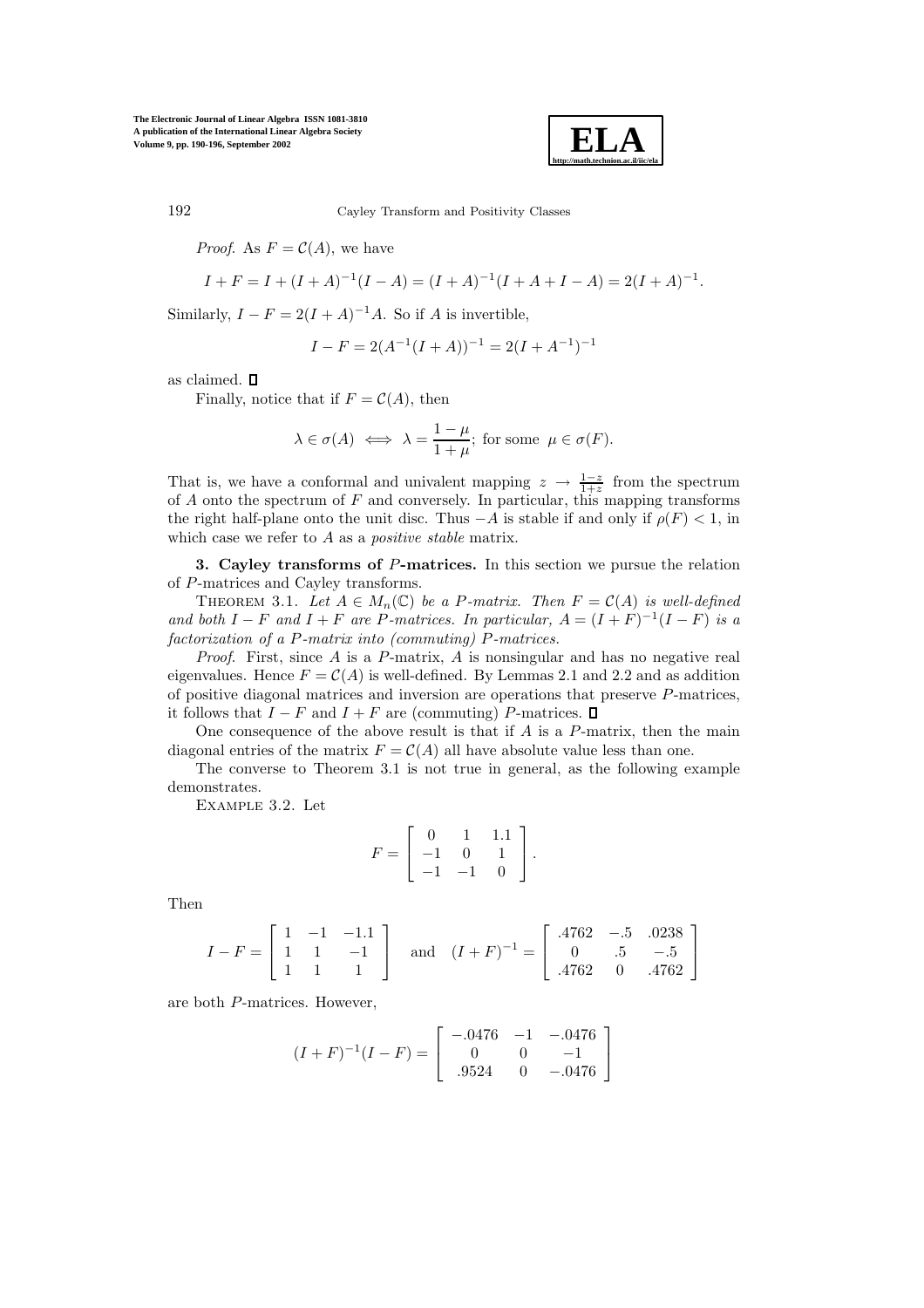

S.M. Fallat and M.J. Tsatsomeros 193

is not a P-matrix.

To obtain a characterization of a P-matrix in terms of its Cayley transform, we need the following lemma, which is known for real matrices (see e.g., [6, 2.5.6.5, p. 120]). The extension below to complex matrices with self-conjugate spectra is straightforward. The spectrum of a complex matrix A is self-conjugate if  $\sigma(A)$  =  $\sigma(A)$ .

LEMMA 3.3. Let  $B \in M_n(\mathbb{C})$  so that  $\sigma(B[\alpha]) = \overline{\sigma(B[\alpha])}$  for all  $\alpha \subset \{1, 2, ..., n\}$ . *Then* B *is a* P*-matrix if and only if every real eigenvalue of every principal submatrix of* B *is positive.*

REMARK 3.4. Based on Lemma 3.3, Theorem 3.1 can be interpreted as follows: If A is a P-matrix, then  $(I + F)^{-1}$  is a P-matrix and thus every real eigenvalue of every principal submatrix of  $(I + F)^{-1}$  is positive. The following result states that a stronger condition on the real eigenvalues of the principal submatrices of  $(I + F)^{-1}$ is necessary and sufficient for A to be a P-matrix.

THEOREM 3.5. Let  $A \in M_n(\mathbb{C})$  *such that*  $\sigma(A[\alpha]) = \overline{\sigma(A[\alpha])}$  *for all*  $\alpha \subseteq$  ${1, 2, \ldots, n}$  *and*  $-1 \notin \sigma(A)$ *. Let*  $F = C(A)$ *. Then* A *is a P-matrix if and only if every real eigenvalue of every principal submatrix of*  $(I + F)^{-1}$  *is greater than* 1/2*.* 

*Proof*. In view of Lemma 2.1 and by reversing the roles of A and F in Lemma 2.2, we obtain  $A = 2(I + F)^{-1} - I$ . The result now follows by applying Lemma 3.3 to  $2(I + F)^{-1} - I$ . **O** 

Notice that in Example 3.2 all 1-by-1 and 2-by-2 principal submatrices of  $(I+F)^{-1}$ fail to satisfy the condition in Theorem 3.5.

Recall now the following characterization of real P-matrices. THEOREM 3.6. [7] *Let*  $B, G \in M_n(\mathbb{R})$ *. The set of matrices* 

$$
\{BT + G(I - T) : T = \text{diag}(t_1, \dots, t_n), \ t_i \in [0, 1] \ (1 \le i \le n)\}
$$

*contains only nonsingular matrices if and only if*  $G^{-1}B$  *is a P-matrix.* 

Based on the above result, we can prove the following necessary and sufficient condition for real  $P$ -matrices; see [8, Theorem 4.1] for a related result.

THEOREM 3.7. Let  $A \in M_n(\mathbb{R})$ . Then A is a P-matrix if and only if  $F = \mathcal{C}(A)$ *is well-defined and*  $I - FD$  *is nonsingular for all diagonal matrices*  $D = (d_{ij})$  *with*  $-1 \leq d_{ii} \leq 1 \ \ (1 \leq i \leq n).$ 

*Proof.* By our discussion so far, since A is a P-matrix, we have  $A = \mathcal{C}(F)$  and  $F = \mathcal{C}(A)$ . By Theorem 3.6 applied to the factorization  $A = (I + F)^{-1}(I - F)$ , we have that  $(I - F)T + (I + F)(I - T)$  is nonsingular for all diagonal matrices  $T = \text{diag}(t_1,\ldots,t_n), t_i \in [0,1]$   $(1 \leq i \leq n)$ . Hence  $I - F(2T - I)$  is nonsingular for all such diagonal matrices  $T$ , from which the conclusion follows.  $\square$ 

We conclude the section with a comment on a stabilization of P-matrices. Let A be a P-matrix and  $F = \mathcal{C}(A)$ . By Theorem 3.1,  $I + F$  and  $I - F$  are also P-matrices. Consequently, by a result of Ballantine [2], there exist positive diagonal matrices  $D, E$ such that  $(I + F)D$  and  $(I - F)E$  are positive stable. It follows that

$$
D^{-1}AE = [(I + F)D]^{-1} [(I - F)E]
$$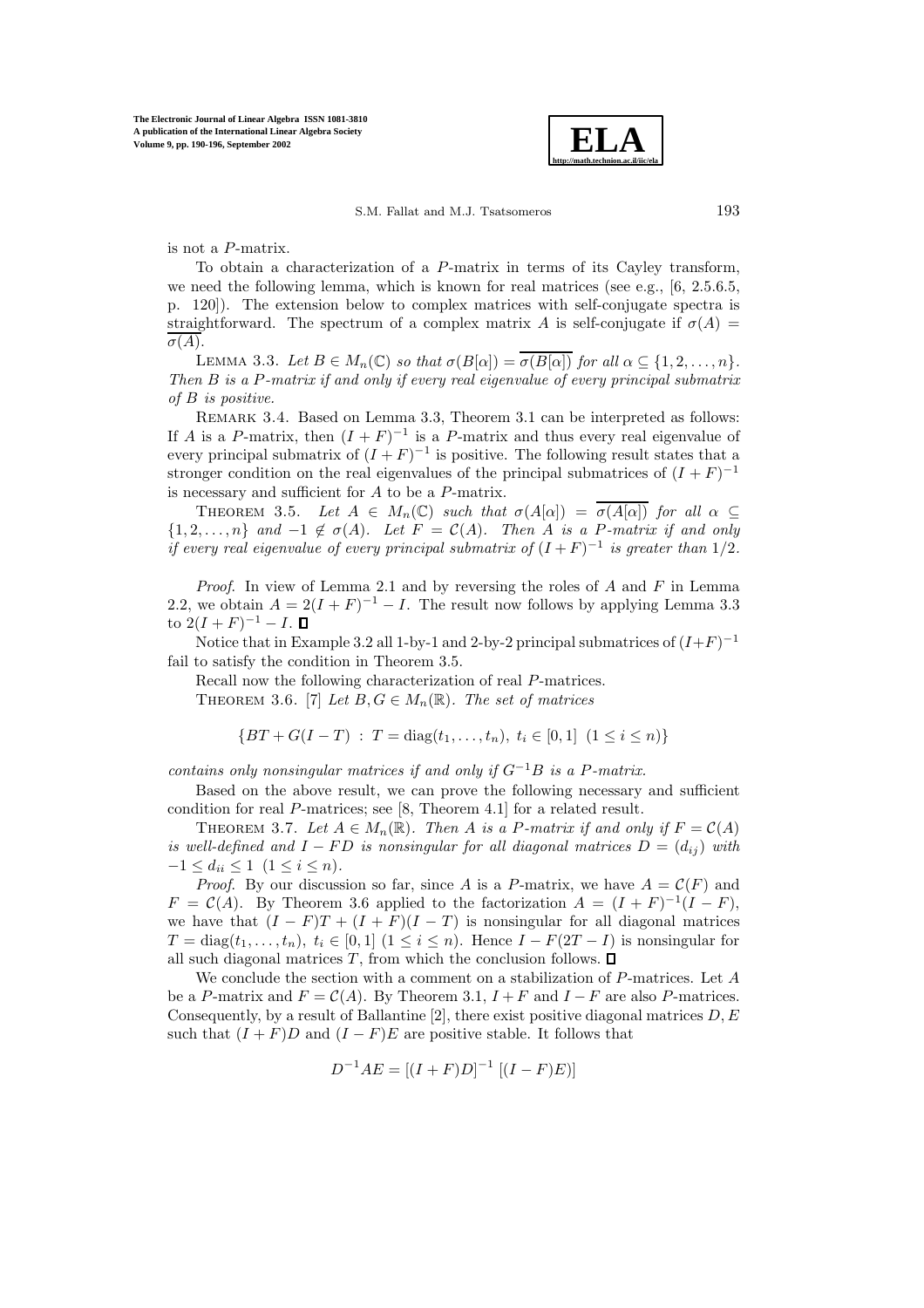

194 Cayley Transform and Positivity Classes

is a factorization of the P-matrix  $D^{-1}AE$  into a product of two positive stable Pmatrices.

**4. Cayley transforms of other positivity classes.** In this section, we look at Cayley transforms of M-matrices, inverse M-matrices, positive definite matrices and totally nonnegative matrices.

THEOREM 4.1. Let  $A \in M_n(\mathbb{R})$ . Then A is an M-matrix if and only if  $F = \mathcal{C}(A)$ *is well-defined, and both*  $(I + F)^{-1}$  *and*  $I - F$  *are M*-matrices.

*Proof.* If A is an M-matrix, then A is a P-matrix and thus  $F = \mathcal{C}(A)$  is welldefined. By Lemma 2.2 and the fact that M-matrices and inverse M-matrices are preserved by the addition of positive diagonal matrices, it follows that  $(I + F)^{-1}$  $\frac{1}{2}(I + A)$  and  $I - F = 2(I + A^{-1})^{-1}$  are both *M*-matrices.

For the converse, suppose that  $(I + F)^{-1}$  and  $I - F$  are M-matrices and that  $F = \mathcal{C}(A)$  is well-defined. As in the proof of Theorem 3.5,  $A = 2(I + F)^{-1} - I$  and thus A is a Z-matrix and nonsingular. For the sake of a contradiction assume that A is not an M-matrix. Then we have  $A = tI - B$ , where B is a nonnegative matrix and  $0 \leq t \leq \rho(B)$ . Hence A has a negative real eigenvalue, namely  $\lambda = t - \rho(B)$ . Since  $F = \mathcal{C}(A)$  we know that any eigenvalue of A is equal to  $(1 - \mu)/(1 + \mu)$ , where  $\mu$  is some eigenvalue of F. Now there are two cases to consider: 1)  $-1 < \lambda < 0$ ; or 2)  $\lambda < -1$ . It is straightforward to verify that if 1) holds, then  $\mu > 1$  and real, otherwise if 2) holds, then  $\mu < -1$  and real. However, since both  $(I + F)^{-1}$  and  $I - F$ are M-matrices, any eigenvalue  $\mu$  of F satisfies  $\text{Re}(\mu)| < 1$ . Thus we have reached a contradiction. Hence  $A$  is an M-matrix.  $\square$ 

We note here in passing that if A is an M-matrix and  $F = \mathcal{C}(A)$ , then  $\rho(F) < 1$ follows from properties of the conformal mapping between the eigenvalues of A and F and the fact that M-matrices are positive stable.

The proof of the next result is similar to the previous one and thus is omitted.

THEOREM 4.2. Let  $A \in M_n(\mathbb{R})$ . Then A is an inverse M-matrix if and only if  $F = \mathcal{C}(A)$  *is well-defined, and both*  $(I + F)^{-1}$  *and*  $I - F$  *are inverse* M-matrices.

It is worth noting that if A is an M-matrix, then  $[-I + F, I + F]$  is a matrix interval from minus an M-matrix to an inverse M-matrix. In particular, the interval  $[-I+F, I+F]$  is an interval of nonsingular essentially nonnegative matrices. Similarly, if A is an inverse M-matrix, then  $[-I + F, I + F]$  is an interval from minus an inverse M-matrix to an M-matrix. In particular, the interval  $[-I + F, I + F]$  is an interval of nonsingular Z-matrices.

Recall that  $X = [x_{ij}] \in M_n(\mathbb{C})$  is called *strictly column diagonally dominant* if  $|x_{jj}| > \sum_{i \neq j} |x_{ij}|$   $(j = 1, 2, ..., n)$ . The proof of the following result is based on the fact that the rows of M-matrices can be scaled via left multiplication by a positive diagonal matrix to become strictly column diagonally dominant.

THEOREM 4.3. Let  $A \in M_n(\mathbb{R})$  be an M-matrix. There exist  $a > 0$  and positive *diagonal matrix* D *such that*  $F_a = C(aA)$  *is well-defined and* 

$$
A = [a D(I + F_a)]^{-1} [D(I - F_a))]
$$

*is a factorization of* A *into the product of the inverse of a strictly column diagonally dominant M-matrix and a strictly column diagonally dominant M-matrix.*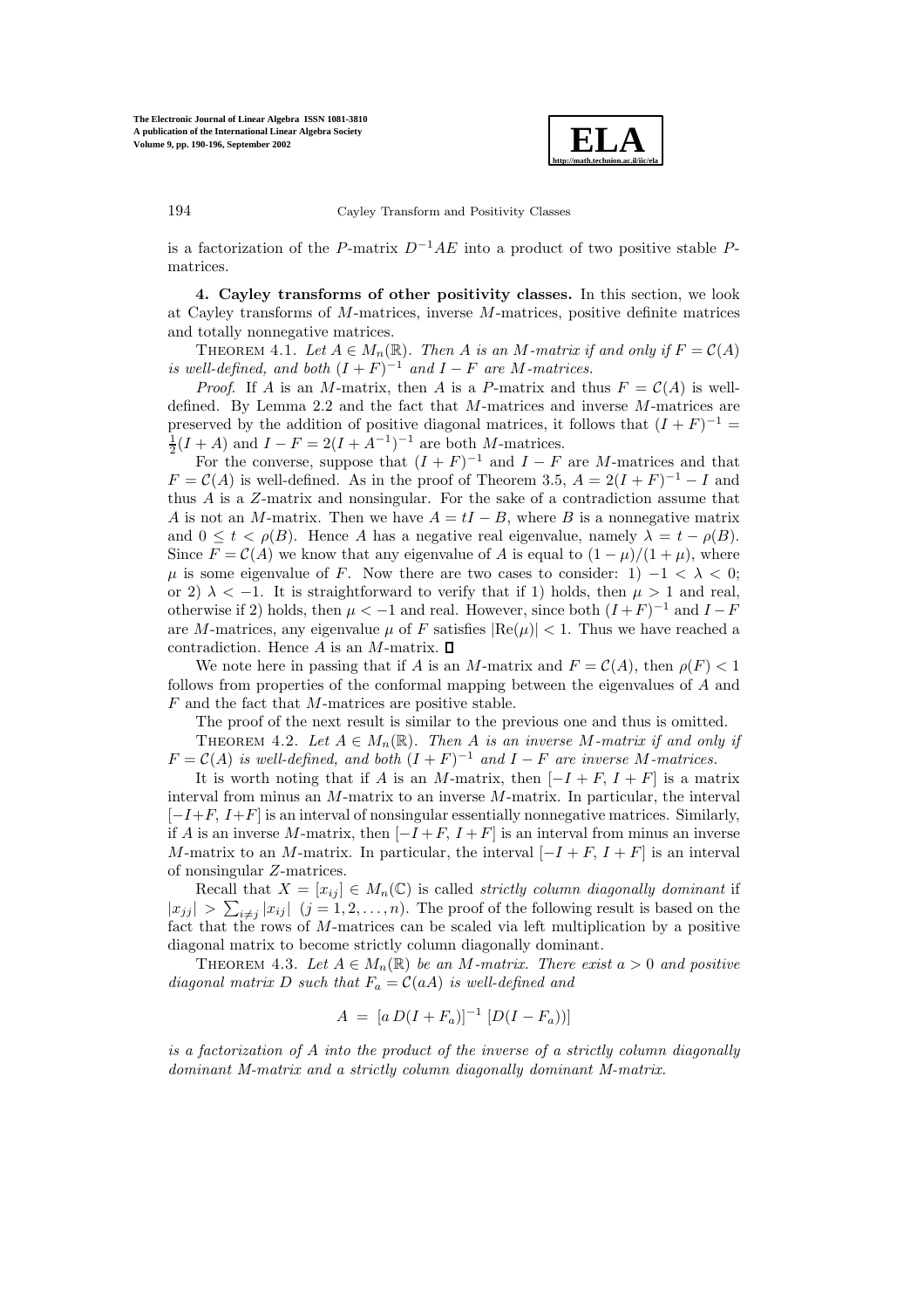**The Electronic Journal of Linear Algebra ISSN 1081-3810 A publication of the International Linear Algebra Society Volume 9, pp. 190-196, September 2002**



*Proof.* The Cayley transform  $F_a = C(aA) = [f_{ij}]$  is well-defined as aA is a Pmatrix for all  $a > 0$ . Choose  $a > 0$  large enough so that the diagonal entries of  $(I + aA)^{-1}$  are less then 1/2. This is possible as aA and  $I + aA$  are M-matrices for all  $a > 0$  and thus their inverses exist and are entrywise nonnegative. It follows from Lemma 2.2 that the diagonal entries of

$$
F_a = 2(I + aA)^{-1} - I
$$

are negative. Next, as  $(I + F_a)$  is by Theorem 4.1 an M-matrix, we can choose  $D = \text{diag}(d_1, d_2, \ldots, d_n), d_i > 0$ , such that  $D(I + F_a)$  is strictly column diagonally dominant. Notice then that as  $f_{jj} < 0$  and as  $|f_{jj}| < 1$  (see comment following Theorem 3.1), we have

$$
d_j(1 - f_{jj}) > d_j(1 + f_{jj}) > \sum_{i \neq j} |d_j f_{ij}|
$$
  $(j = 1, 2, ..., n);$ 

that is, both  $D(I - F_a)$  and  $D(I + F_a)$  are strictly column diagonally dominant. Thus,

$$
aA = (I + F_a)^{-1} (I - F_a) = [D(I + F_a)]^{-1} [D(I - F_a)]
$$

provides the claimed factorization of  $A$ .  $\square$ 

We continue with positive definite and totally nonnegative matrices.

THEOREM 4.4. Let  $A \in M_n(\mathbb{C})$ . Then A is a positive definite matrix if and only *if*  $F = C(A)$  *is well-defined, and both*  $I + F$  *and*  $I - F$  *are positive definite matrices.* 

*Proof*. If A is positive definite, then by Lemma 2.2 and properties of positive definite matrices,  $(I + F) = 2(I + A)^{-1}$  and  $I - F = 2(I + A^{-1})^{-1}$  are both positive definite matrices.

For the converse, observe that if  $I+F$  and  $I-F$  are positive definite, then  $I+A^{-1}$ and  $I + A$  are positive definite. Hence  $A = A^*$  and  $\sigma(A) \subset \mathbb{R}$ . Also, if  $\lambda \in \sigma(A)$ , then  $1 + \lambda > 0$  and  $1 + 1/\lambda > 0$ , which implies  $\lambda > 0$ . Thus A is positive definite.  $\Box$ 

For totally nonnegative matrices, a complete picture of the properties of Cayley transforms is currently unknown. However, we do have the following. Recall first that if A is totally nonnegative and invertible, then  $SA^{-1}S$  is totally nonnegative for  $S = \text{diag}(1, -1, \ldots, (-1)^{n-1})$  (see [3, p. 109]). In particular, if A is a tridiagonal M-matrix, then  $A^{-1}$  is a totally nonnegative matrix. (In the symmetric tridiagonal case  $A^{-1}$  is sometimes referred to as a Green's matrix.) Recall also that a square matrix A is called *irreducible* if there does not exist a permutation matrix P such that

$$
PAP^T = \left[ \begin{array}{cc} A_{11} & A_{12} \\ 0 & A_{22} \end{array} \right],
$$

where  $A_{11}$  and  $A_{22}$  are square non-vacuous matrices.

THEOREM 4.5. Let  $A \in M_n(\mathbb{R})$  be an irreducible matrix. Then A is an essentially *nonnegative tridiagonal matrix with*  $\rho(A) < 1$  *if and only if*  $I + A$  *and*  $(I - A)^{-1}$ *are totally nonnegative matrices. In particular,*  $C(-A) = (I - A)^{-1}(I + A)$  *is a factorization into totally nonnegative matrices.*